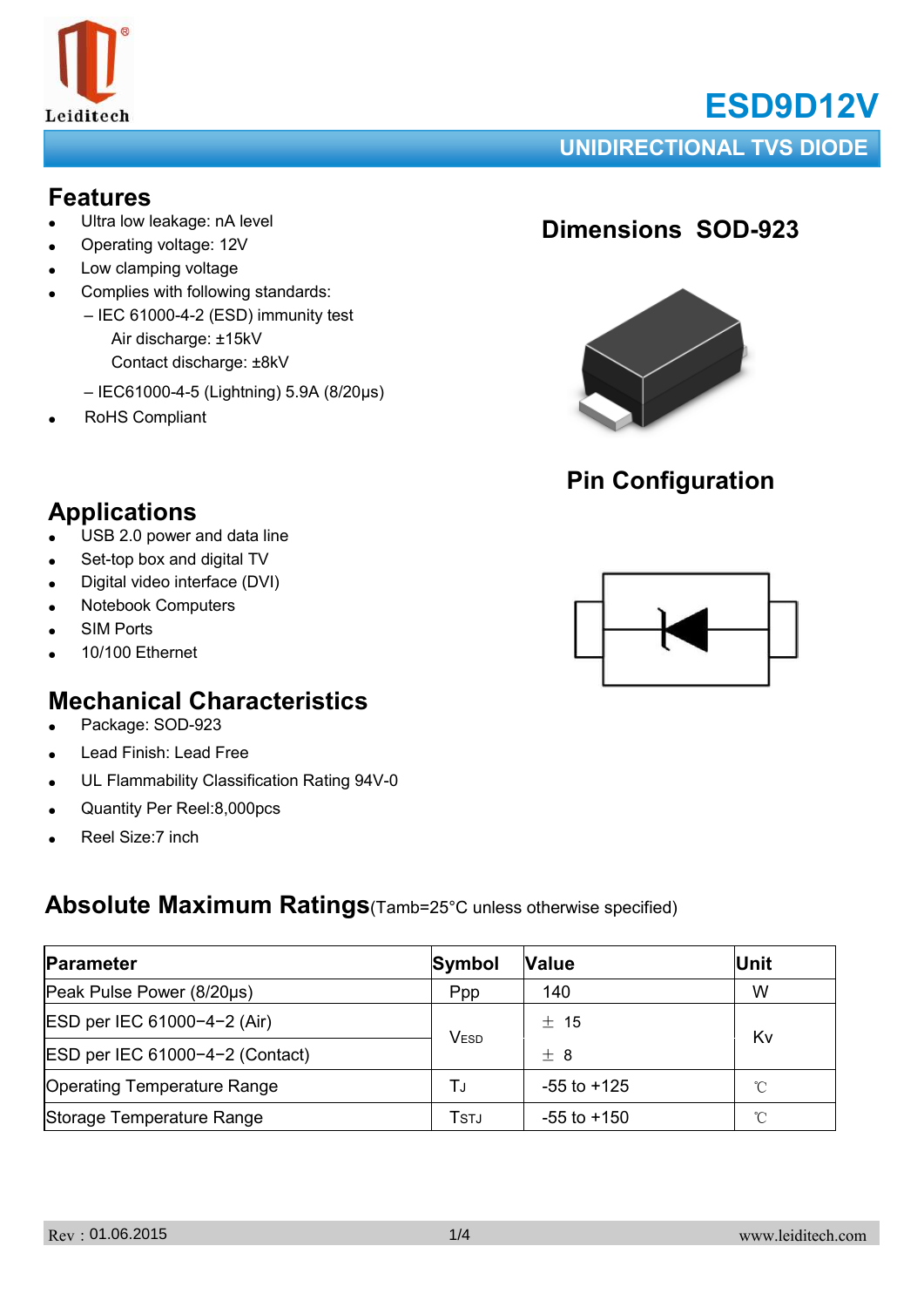

## **Electrical Characteristics**(TA=25°C unless otherwise specified)

| <b>Part Number</b> | Device<br>Marking | <b>V</b> <sub>RWM</sub><br>(V) | $\mathsf{V}_{\texttt{BR}}$<br>(V) | (mA) | $V_{C}$<br>@1A           | (Max) | Vc<br>(@A) | <b>IR</b><br>μA<br>(Max) | (Pf)<br>$'Typ.$ ) |
|--------------------|-------------------|--------------------------------|-----------------------------------|------|--------------------------|-------|------------|--------------------------|-------------------|
| ESD9D12V           |                   | 12                             | 13.5                              |      | $\overline{\phantom{a}}$ | 23.7  | 5.9        |                          | 30                |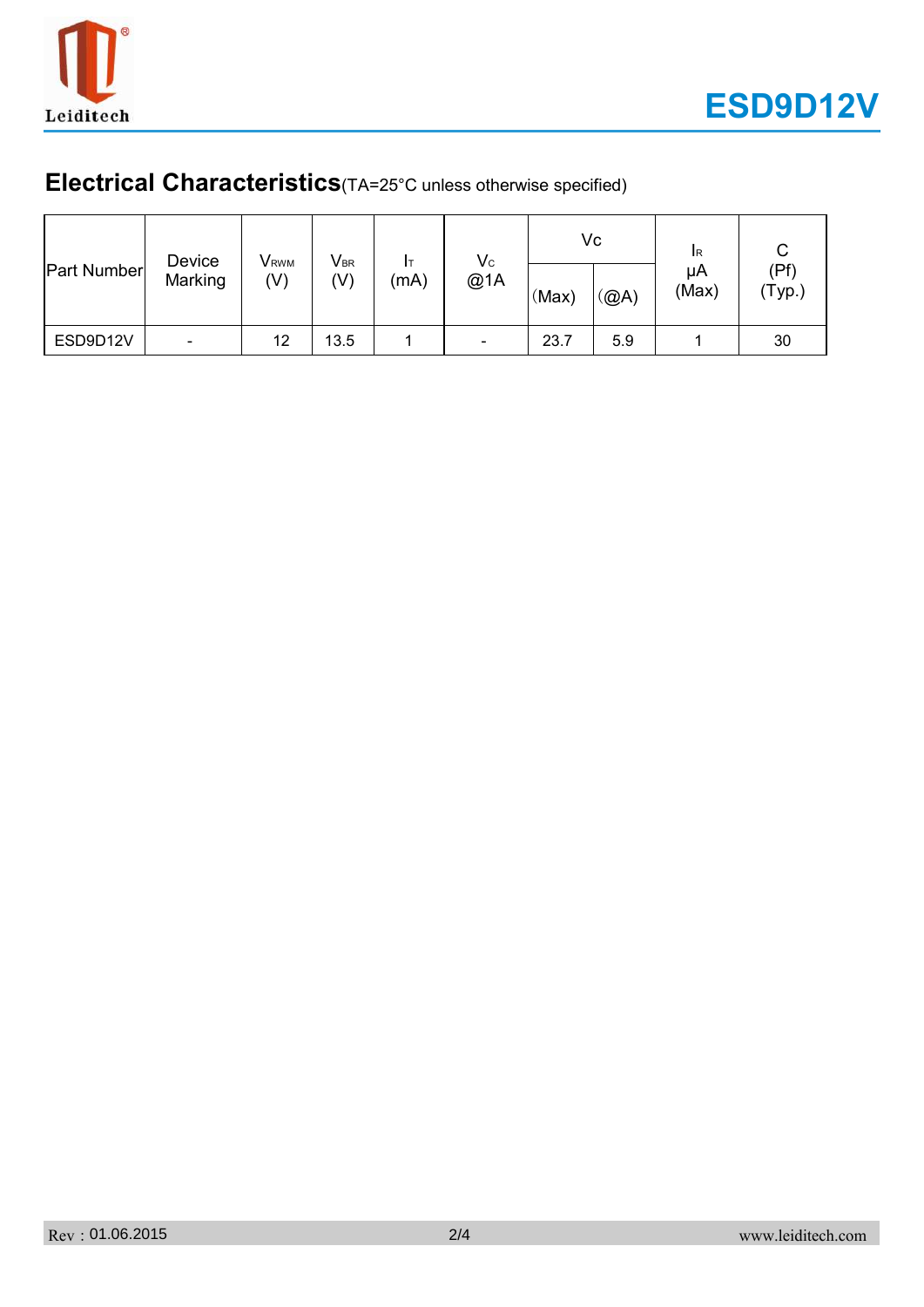



#### TYPICAL CHARACTERISTICS



*versus Temperature Temperature* 





*Figure 3. 8\*20 μs Pulse Waveform*